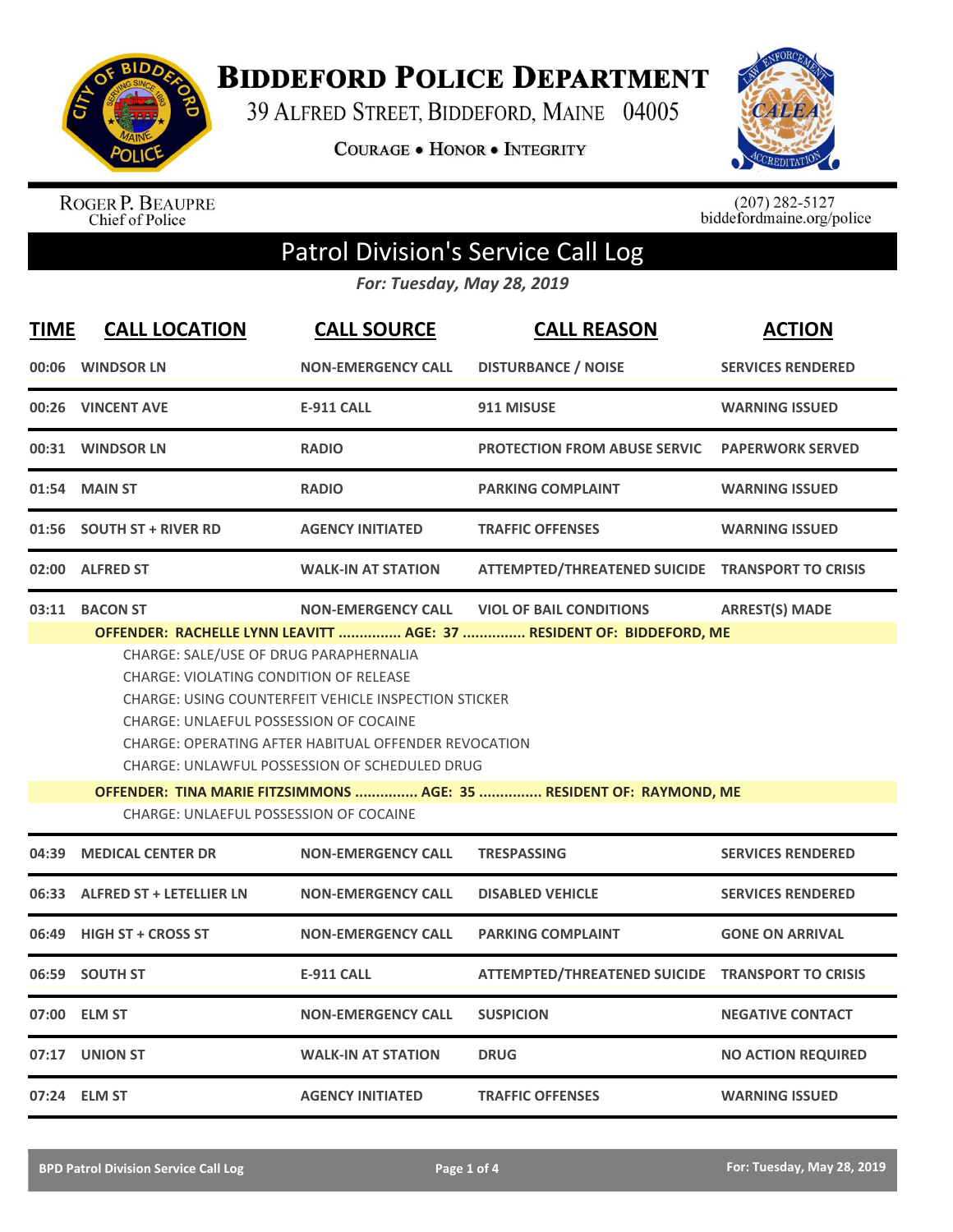| <b>TIME</b> | <b>CALL LOCATION</b>       | <b>CALL SOURCE</b>        | <b>CALL REASON</b>               | <b>ACTION</b>               |
|-------------|----------------------------|---------------------------|----------------------------------|-----------------------------|
|             | 07:33 LINCOLN ST           | <b>E-911 CALL</b>         | 911 MISUSE                       | <b>NO ACTION REQUIRED</b>   |
|             | 07:40 PRECOURT ST          | <b>AGENCY INITIATED</b>   | <b>TRAFFIC OFFENSES</b>          | <b>VSAC ISSUED</b>          |
|             | 07:55 PRECOURT ST          | <b>AGENCY INITIATED</b>   | <b>TRAFFIC OFFENSES</b>          | <b>VSAC ISSUED</b>          |
|             | 08:09 ALFRED ST + BARRA RD | <b>AGENCY INITIATED</b>   | <b>DISABLED VEHICLE</b>          | <b>VEHICLE TOWED</b>        |
|             | 08:29 MAIN ST              | <b>AGENCY INITIATED</b>   | <b>TRAFFIC OFFENSES</b>          | <b>WARNING ISSUED</b>       |
|             | 08:38 ALFRED ST            | <b>NON-EMERGENCY CALL</b> | <b>ALL OTHER</b>                 | <b>SERVICES RENDERED</b>    |
| 08:40       | <b>MAIN ST</b>             | <b>AGENCY INITIATED</b>   | <b>TRAFFIC OFFENSES</b>          | <b>WARNING ISSUED</b>       |
|             | 08:49 MAIN ST              | <b>AGENCY INITIATED</b>   | <b>TRAFFIC OFFENSES</b>          | <b>WARNING ISSUED</b>       |
|             | 08:50 PIERSONS LN          | <b>AGENCY INITIATED</b>   | <b>ANIMAL COMPLAINT</b>          | <b>SERVICES RENDERED</b>    |
|             | 08:56 ADAMS ST             | <b>WALK-IN AT STATION</b> | <b>CRIM THREAT / TERRORIZING</b> | <b>CALL TRANSFERRED</b>     |
|             | 08:57 MAIN ST              | <b>AGENCY INITIATED</b>   | <b>TRAFFIC OFFENSES</b>          | <b>WARNING ISSUED</b>       |
|             | 09:11 MEDICAL CENTER DR    | <b>AGENCY INITIATED</b>   | <b>PAPERWORK</b>                 | <b>PAPERWORK NOT SERVED</b> |
|             | 09:19 PETER POND LN        | <b>AGENCY INITIATED</b>   | <b>PAPERWORK</b>                 | <b>PAPERWORK NOT SERVED</b> |
|             | 09:23 ELM ST               | <b>NON-EMERGENCY CALL</b> | <b>ANIMAL COMPLAINT</b>          | <b>SERVICES RENDERED</b>    |
|             | 09:41 ALFRED ST            | <b>AGENCY INITIATED</b>   | <b>TRAFFIC OFFENSES</b>          | <b>VSAC ISSUED</b>          |
|             | 09:56 ALFRED ST            | <b>AGENCY INITIATED</b>   | <b>TRAFFIC OFFENSES</b>          | <b>WARNING ISSUED</b>       |
|             | 10:02 ALFRED ST            | <b>WALK-IN AT STATION</b> | <b>PAPERWORK</b>                 | <b>SERVICES RENDERED</b>    |
|             | 10:07 ALFRED ST            | <b>AGENCY INITIATED</b>   | <b>TRAFFIC OFFENSES</b>          | <b>VSAC ISSUED</b>          |
|             | 10:08 ALFRED ST            | <b>AGENCY INITIATED</b>   | <b>DRUG BOX COLLECTION</b>       | <b>ITEM REMOVED</b>         |
|             | 10:34 GRAHAM ST            | <b>E-911 CALL</b>         | <b>ASSIST CITZEN</b>             | <b>NO ACTION REQUIRED</b>   |
|             | 10:40 ALFRED ST            | <b>WALK-IN AT STATION</b> | <b>ASSAULT</b>                   | <b>REPORT TAKEN</b>         |
|             | 10:44 MAINE TPKE           | <b>AGENCY INITIATED</b>   | <b>TRAFFIC OFFENSES</b>          | <b>VSAC ISSUED</b>          |
|             | 10:54 BRACKETT ST          | E-911 CALL                | <b>JUVENILE OFFENSES</b>         | <b>SERVICES RENDERED</b>    |
|             | 11:15 SULLIVAN ST          | <b>NON-EMERGENCY CALL</b> | <b>THEFT</b>                     | <b>REPORT TAKEN</b>         |
|             | 11:22 ALFRED ST            | <b>AGENCY INITIATED</b>   | <b>TRAFFIC OFFENSES</b>          | <b>VSAC ISSUED</b>          |
|             | 11:51 ELM ST               | <b>AGENCY INITIATED</b>   | <b>TRAFFIC OFFENSES</b>          | <b>VSAC ISSUED</b>          |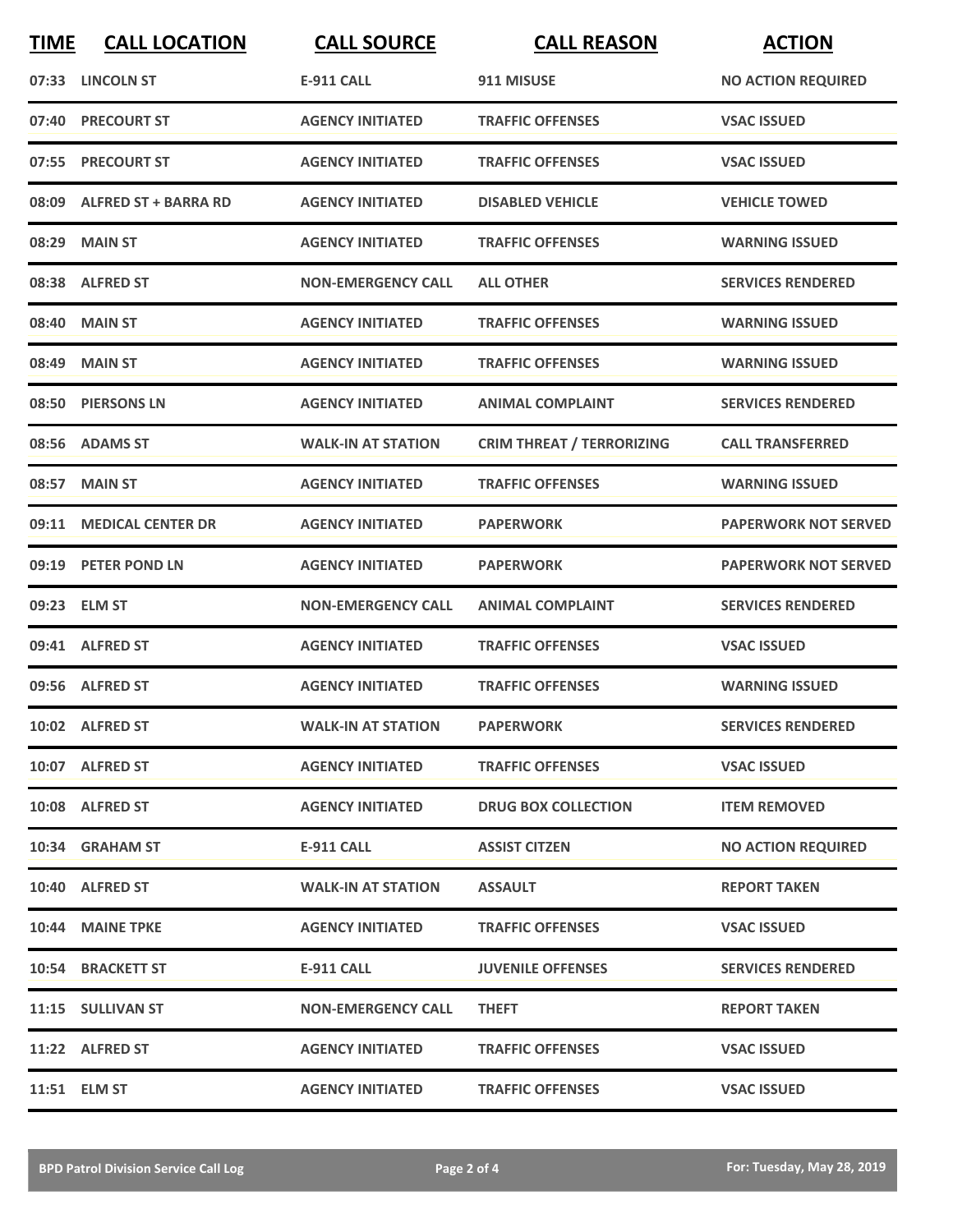| <b>TIME</b> | <b>CALL LOCATION</b>                                                                                                   | <b>CALL SOURCE</b>               | <b>CALL REASON</b>                   | <b>ACTION</b>             |  |  |
|-------------|------------------------------------------------------------------------------------------------------------------------|----------------------------------|--------------------------------------|---------------------------|--|--|
|             | 12:01 ELM ST                                                                                                           | <b>NON-EMERGENCY CALL</b>        | <b>ANIMAL COMPLAINT</b>              | <b>SERVICES RENDERED</b>  |  |  |
|             | 12:19 SOUTH ST                                                                                                         | <b>WALK-IN AT STATION</b>        | <b>HARASSMENT</b>                    | <b>SERVICES RENDERED</b>  |  |  |
|             | 12:28 PRECOURT ST                                                                                                      | <b>AGENCY INITIATED</b>          | <b>TRAFFIC OFFENSES</b>              | <b>WARNING ISSUED</b>     |  |  |
|             | 12:43 PARKER RIDGE RD + HILL ST                                                                                        | <b>AGENCY INITIATED</b>          | <b>TRAFFIC OFFENSES</b>              | <b>WARNING ISSUED</b>     |  |  |
|             | 12:58 BUZZELL RD                                                                                                       | <b>NON-EMERGENCY CALL</b>        | <b>SUSPICION</b>                     | <b>UNABLE TO LOCATE</b>   |  |  |
|             | 12:58 SOUTH ST                                                                                                         | <b>NON-EMERGENCY CALL</b>        | <b>HARASSMENT</b>                    | <b>SERVICES RENDERED</b>  |  |  |
|             | 13:33 HILL ST                                                                                                          | <b>NON-EMERGENCY CALL</b>        | <b>JUVENILE OFFENSES</b>             | <b>CANCELLED IN ROUTE</b> |  |  |
|             | <b>14:06 YORK ST</b>                                                                                                   | <b>AGENCY INITIATED</b>          | <b>PAPERWORK</b>                     | <b>PAPERWORK SERVED</b>   |  |  |
|             | 14:25 ALFRED ST                                                                                                        | <b>AGENCY INITIATED</b>          | <b>TRAFFIC OFFENSES</b>              | <b>VSAC ISSUED</b>        |  |  |
|             | 14:29 ALFRED ST                                                                                                        | <b>NON-EMERGENCY CALL</b>        | <b>HARASSMENT</b>                    | <b>NO VIOLATION</b>       |  |  |
|             | 14:45 WENTWORTH ST                                                                                                     | <b>NON-EMERGENCY CALL</b>        | <b>DRUG INTEL</b>                    | <b>SERVICES RENDERED</b>  |  |  |
|             | 14:59 PRECOURT ST + ELM ST                                                                                             | <b>E-911 CALL</b>                | <b>DISABLED VEHICLE</b>              | <b>VEHICLE TOWED</b>      |  |  |
|             | 15:24 HILL ST                                                                                                          | <b>NON-EMERGENCY CALL</b>        | <b>DISTURBANCE / NOISE</b>           | <b>SERVICES RENDERED</b>  |  |  |
|             | 15:24 HAZEL ST                                                                                                         | <b>NON-EMERGENCY CALL</b>        | <b>CRIM THREAT / TERRORIZING</b>     | <b>SERVICES RENDERED</b>  |  |  |
|             | 16:59 SIMARD AVE                                                                                                       | <b>E-911 CALL</b>                | 911 MISUSE                           | <b>WARNING ISSUED</b>     |  |  |
|             | 17:03 MARINER WAY                                                                                                      | <b>E-911 CALL</b>                | 911 MISUSE                           | <b>NO ACTION REQUIRED</b> |  |  |
|             | 17:37 HILL ST                                                                                                          | NON-EMERGENCY CALL CHECK WELFARE |                                      | <b>SERVICES RENDERED</b>  |  |  |
|             | 17:57 ALFRED ST                                                                                                        |                                  | AGENCY INITIATED ARTICLES LOST/FOUND | <b>REPORT TAKEN</b>       |  |  |
|             | 18:02 MARINER WAY                                                                                                      | NON-EMERGENCY CALL SHOPLIFTING   |                                      | <b>ARREST(S) MADE</b>     |  |  |
|             | OFFENDER: MORGAN CIARA FIELDS  AGE: 33  RESIDENT OF: BRUNSWICK, ME<br>CHARGE: THEFT BY UNAUTHORIZED TAKING OR TRANSFER |                                  |                                      |                           |  |  |
|             | 18:22 ALFRED ST                                                                                                        | <b>WALK-IN AT STATION</b>        | <b>COURT ORDERED CHECK IN</b>        | <b>SERVICES RENDERED</b>  |  |  |
|             | 18:34 ALFRED ST + SUMMER ST                                                                                            | <b>AGENCY INITIATED</b>          | <b>TRAFFIC OFFENSES</b>              | <b>WARNING ISSUED</b>     |  |  |
|             | 18:44 ST MARYS ST                                                                                                      | <b>NON-EMERGENCY CALL</b>        | <b>CHECK WELFARE</b>                 | <b>SERVICES RENDERED</b>  |  |  |
|             | 19:06 ELM ST                                                                                                           | <b>AGENCY INITIATED</b>          | <b>TRAFFIC OFFENSES</b>              | <b>VSAC ISSUED</b>        |  |  |
|             | 19:27 ALFRED ST                                                                                                        | <b>AGENCY INITIATED</b>          | <b>ALL OTHER</b>                     | <b>SERVICES RENDERED</b>  |  |  |
|             | 19:36 ALFRED ST                                                                                                        | <b>AGENCY INITIATED</b>          | <b>SUSPICION</b>                     | <b>REPORT TAKEN</b>       |  |  |